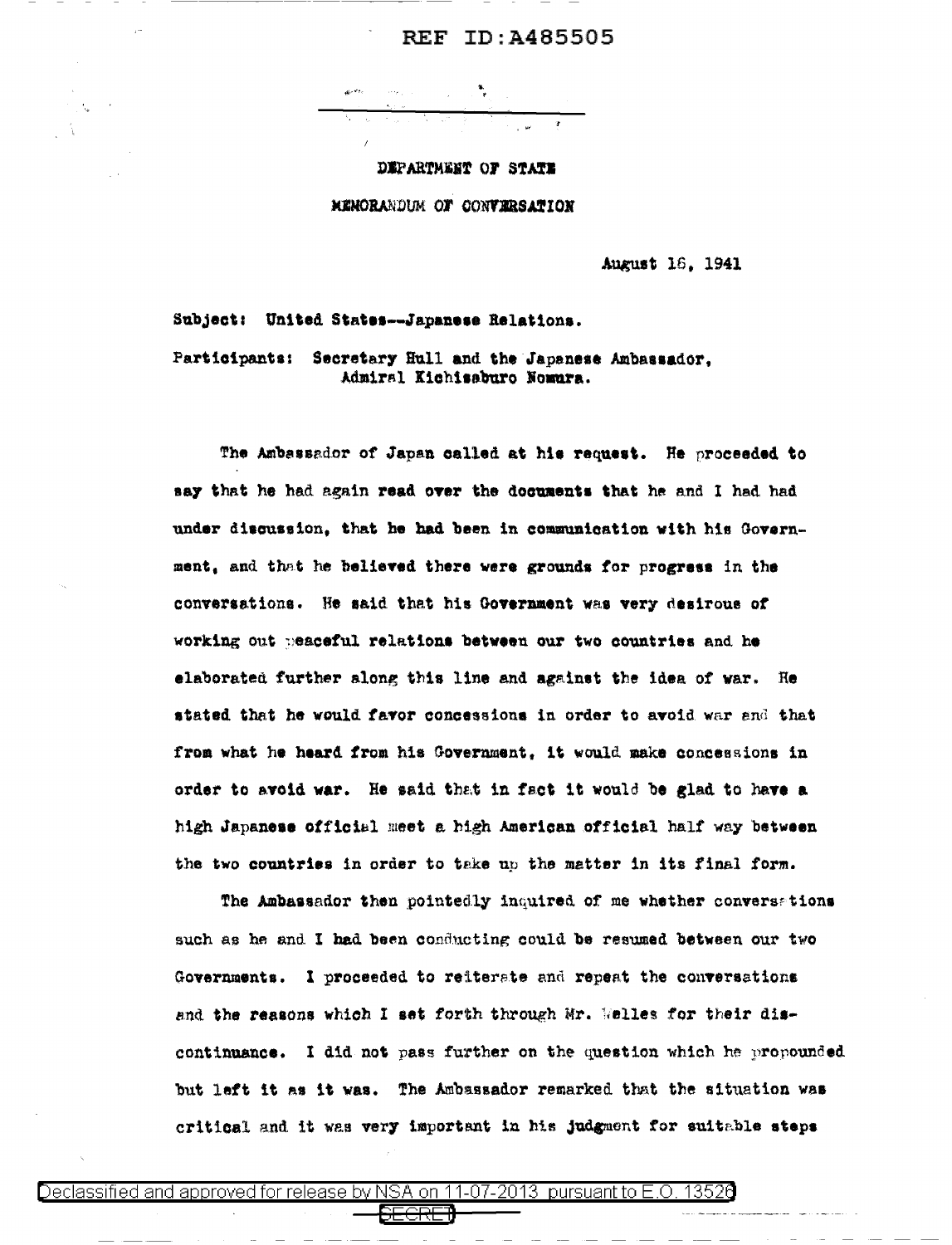<u>Sample Mari</u>

to be taken to avoid serious developments but I still revealed no sign whatever of saying anything favorable about his request for a resumption of conversations. I said that as the matter stands Japan with her Army, Navy and air forces was establishing many bases in and about French Indochina under her continued policy of conquest by force, that this would mean about the last step prior to a serious invasion of the South Sea area if it should be decided upon by Japan. that such an invasion would be a serious menace to British success in Europe and hence to the safety of the Western Hemisuhere, including the United States, and that, therefore, this Government could not for a moment remain silent in the face of such a threat, especially if it should be carried forward to any further extent. The Ambassador remarked that the people of Japan did not have enough foodstuffs and went to Indochina to secure such needed commodities as rice. To this I promptly replied that if Japan had been willing to go forward with a peaceful settlement of the Pacific area in line with the principles and policies the Ambassador and I had discussed. Japan would have been able peacefully and without the use or threat of force to have equal access with every other nation to world markets for rice and all other. foodstuffs.

The Ambassador repeatedly said that his country was very desirous of peaceful relations with this country in the future as well as now and that he believed his Government would make some concessions in order to resume conversations to this end. I expressed interest in this and again referred to Japan's continuing policy of conquest by



 $-2-$